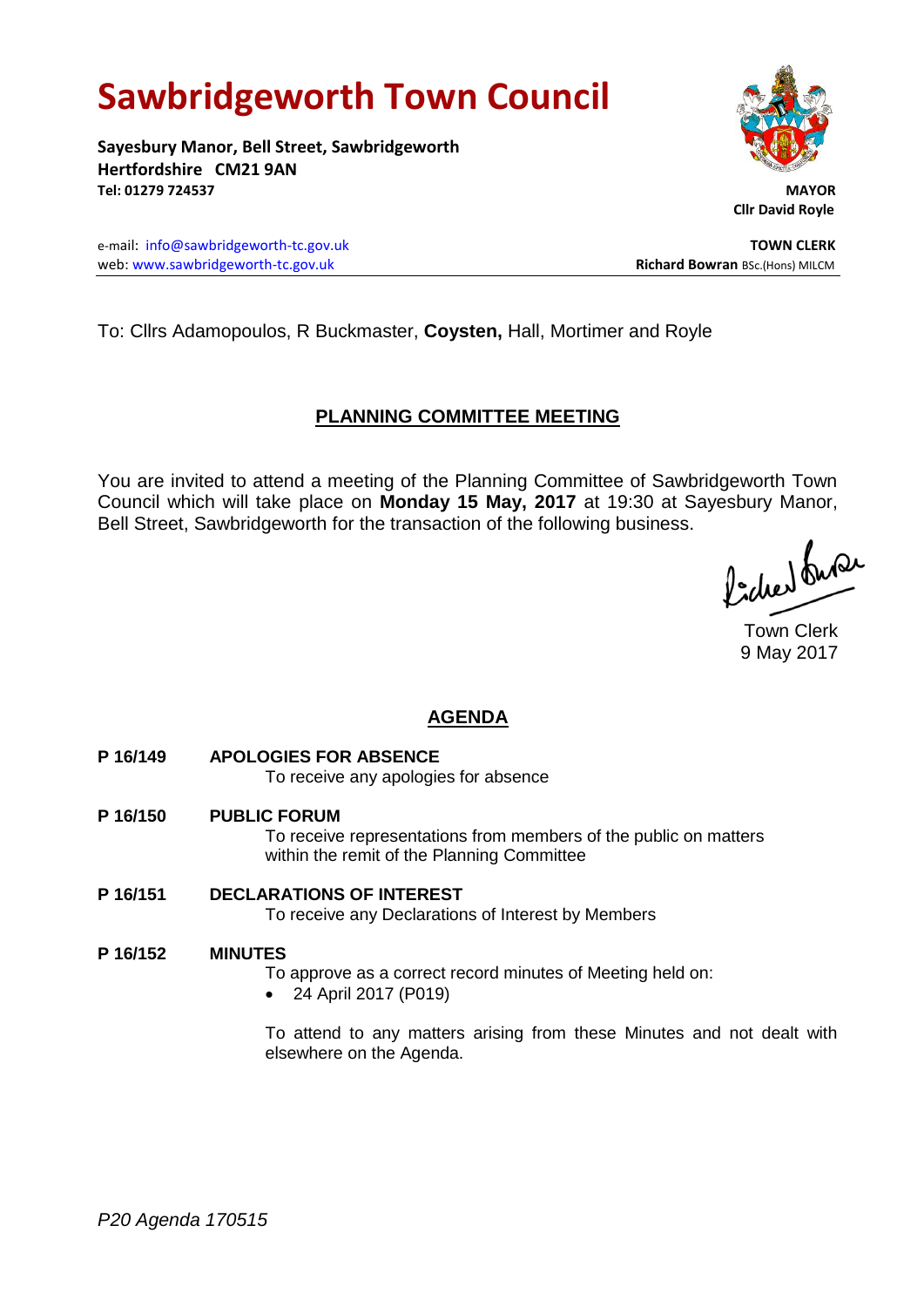#### **P 16/153 PLANNING APPLICATIONS RECEIVED FROM EHDC**

To consider Planning Applications received from EHDC since the last meeting of the Planning Committee

#### **3/17/0826/FUL 46 Pishiobury Drive, CM21 0AE**

[Demolition of existing chalet bungalow and erection](https://publicaccess.eastherts.gov.uk/online-applications/applicationDetails.do?activeTab=summary&keyVal=ONU5Y5GL00X00) of 1no. detached two storey, four bed [dwelling](https://publicaccess.eastherts.gov.uk/online-applications/applicationDetails.do?activeTab=summary&keyVal=ONU5Y5GL00X00)

**\_\_\_\_\_\_\_\_\_\_\_\_\_\_\_\_\_\_\_\_\_\_\_\_\_\_\_\_\_\_\_\_\_\_\_\_\_\_\_\_\_\_\_\_\_\_\_\_\_\_\_\_\_\_\_\_\_\_\_\_\_\_\_\_\_\_**

**\_\_\_\_\_\_\_\_\_\_\_\_\_\_\_\_\_\_\_\_\_\_\_\_\_\_\_\_\_\_\_\_\_\_\_\_\_\_\_\_\_\_\_\_\_\_\_\_\_\_\_\_\_\_\_\_\_\_\_\_\_\_\_\_\_\_**

**Applicant:** Mr M Mitchell

#### **3/17/0857/FUL 2 West Road, CM21 0BJ**

[Construction of 2 no. 2-storey semi-detached dwellings with associated access from West](https://publicaccess.eastherts.gov.uk/online-applications/applicationDetails.do?activeTab=summary&keyVal=OO1DCBGLGCI00)  [Road, parking, garden amenity space and associated development](https://publicaccess.eastherts.gov.uk/online-applications/applicationDetails.do?activeTab=summary&keyVal=OO1DCBGLGCI00) **Applicant:** Mr Stephen Grayston

**\_\_\_\_\_\_\_\_\_\_\_\_\_\_\_\_\_\_\_\_\_\_\_\_\_\_\_\_\_\_\_\_\_\_\_\_\_\_\_\_\_\_\_\_\_\_\_\_\_\_\_\_\_\_\_\_\_\_\_\_\_\_\_\_\_\_**

#### **3/17/0889/ADV The White Lion, London Road CM21 9EN**

[The installation of the following illuminated signs:-](https://publicaccess.eastherts.gov.uk/online-applications/applicationDetails.do?activeTab=summary&keyVal=OO8GTRGLGE400) 1no. hanging sign; 1no. fascia sign; [2no. name boards; 1no. menu case and 1no. amenity board. 1no. non-illuminated car](https://publicaccess.eastherts.gov.uk/online-applications/applicationDetails.do?activeTab=summary&keyVal=OO8GTRGLGE400)  [park sign; 5no replacement floodlights and 1no. lantern to exterior of building](https://publicaccess.eastherts.gov.uk/online-applications/applicationDetails.do?activeTab=summary&keyVal=OO8GTRGLGE400) **Applicant:** MILLAR

**\_\_\_\_\_\_\_\_\_\_\_\_\_\_\_\_\_\_\_\_\_\_\_\_\_\_\_\_\_\_\_\_\_\_\_\_\_\_\_\_\_\_\_\_\_\_\_\_\_\_\_\_\_\_\_\_\_\_\_\_\_\_\_\_\_\_**

**\_\_\_\_\_\_\_\_\_\_\_\_\_\_\_\_\_\_\_\_\_\_\_\_\_\_\_\_\_\_\_\_\_\_\_\_\_\_\_\_\_\_\_\_\_\_\_\_\_\_\_\_\_\_\_\_\_\_\_\_\_\_\_\_\_\_**

**\_\_\_\_\_\_\_\_\_\_\_\_\_\_\_\_\_\_\_\_\_\_\_\_\_\_\_\_\_\_\_\_\_\_\_\_\_\_\_\_\_\_\_\_\_\_\_\_\_\_\_\_\_\_\_\_\_\_\_\_\_\_\_\_\_\_**

#### **3/17/0916/FUL Dorringtons Ltd, Station Road, CM21 9JY**

[Alterations to car park to create 13 addition parking bays](https://publicaccess.eastherts.gov.uk/online-applications/applicationDetails.do?activeTab=summary&keyVal=OOCSE3GLGFA00) **Applicant:** Dorringtons Ltd

#### **3/17/0931/HH 23 The Crest, CM21 0ER**

[Single storey front extension and steps up to front door](https://publicaccess.eastherts.gov.uk/online-applications/applicationDetails.do?activeTab=summary&keyVal=OONA76GLGGH00) **Applicant:** Mr & Mrs P Rogers

#### **3/17/0936/LBC 17 Knight Street, CM21 9AT**

[Insertion of first floor rear window](https://publicaccess.eastherts.gov.uk/online-applications/applicationDetails.do?activeTab=summary&keyVal=OONWGNGLGGV00) **Applicant:** Mrs K Price

#### **3/17/0967/PNHH Rushmead, London Road, Spellbrook**

[Single storey flat roofed rear extension: Maximum depth 8 metres; Maximum](https://publicaccess.eastherts.gov.uk/online-applications/applicationDetails.do?activeTab=summary&keyVal=OOX1ECGL00X00)  [height 2.8 metres; Eaves height 2.8 metres](https://publicaccess.eastherts.gov.uk/online-applications/applicationDetails.do?activeTab=summary&keyVal=OOX1ECGL00X00) **Applicant:** Mr K Chauhan

**\_\_\_\_\_\_\_\_\_\_\_\_\_\_\_\_\_\_\_\_\_\_\_\_\_\_\_\_\_\_\_\_\_\_\_\_\_\_\_\_\_\_\_\_\_\_\_\_\_\_\_\_\_\_\_\_\_\_\_\_\_\_\_\_\_\_**

**\_\_\_\_\_\_\_\_\_\_\_\_\_\_\_\_\_\_\_\_\_\_\_\_\_\_\_\_\_\_\_\_\_\_\_\_\_\_\_\_\_\_\_\_\_\_\_\_\_\_\_\_\_\_\_\_\_\_\_\_\_\_\_\_\_\_**

**\_\_\_\_\_\_\_\_\_\_\_\_\_\_\_\_\_\_\_\_\_\_\_\_\_\_\_\_\_\_\_\_\_\_\_\_\_\_\_\_\_\_\_\_\_\_\_\_\_\_\_\_\_\_\_\_\_\_\_\_\_\_\_\_\_\_**

## **3/17/0973/FUL 60 Station Road, CM21 9AZ**

[Part change of use of office to shop with 1no dwelling](https://publicaccess.eastherts.gov.uk/online-applications/applicationDetails.do?activeTab=summary&keyVal=OOX38MGL00X00) **Applicant:** Titan Management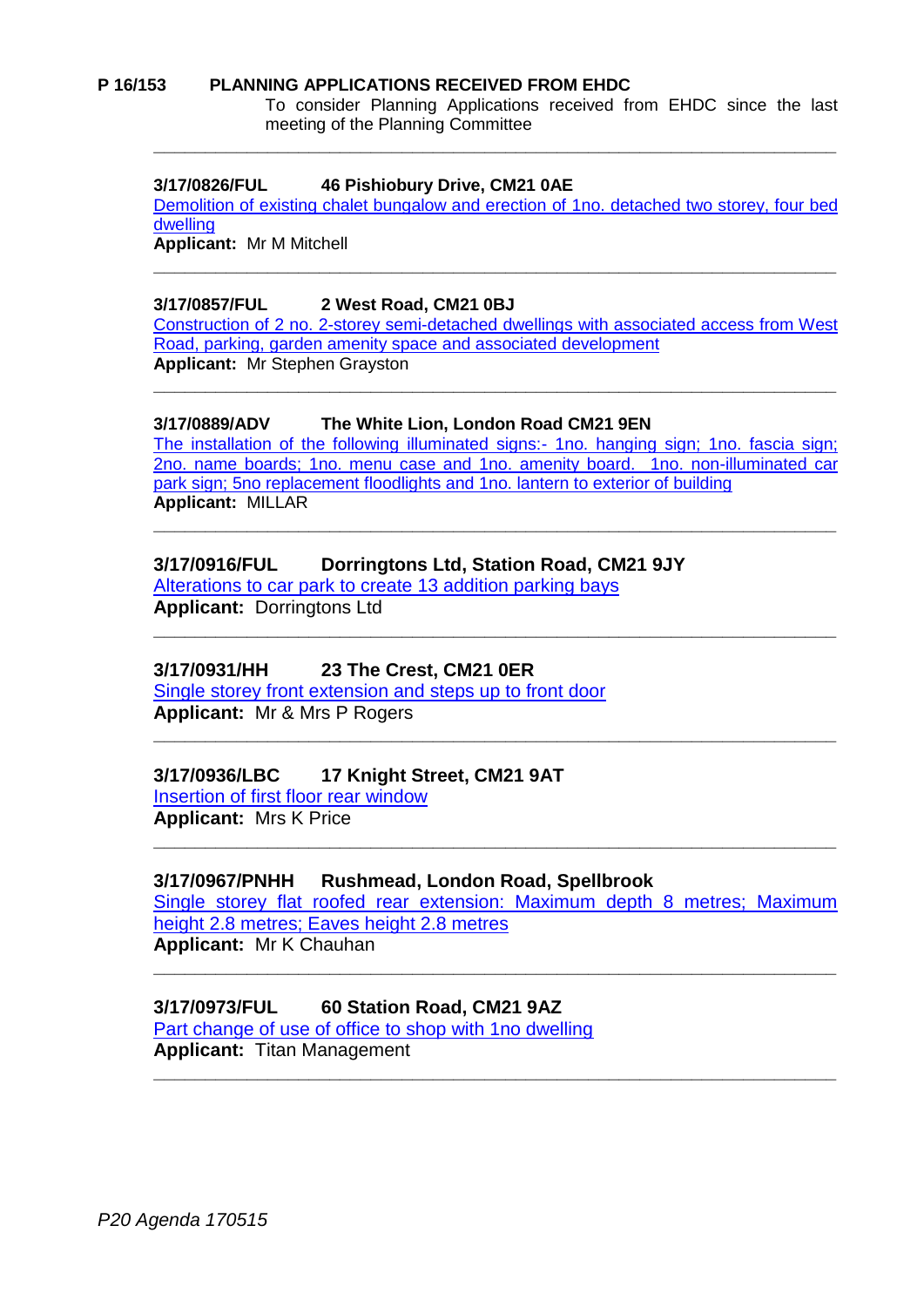#### **P 16/154 LATE PLANNING APPLICATIONS**

To deal with Planning Applications received from EHDC following the Publication of this Agenda and received before 12 May 2017

## **P 16/155 PLANNING DECISIONS MADE BY EHDC**

To receive Planning Decisions from EHDC

#### **3/16/2114/HH Rowneybury, Harlow Road, CM21 0AJ**

[Subterranean extension to form basement swimming pool and parking area](https://publicaccess.eastherts.gov.uk/online-applications/applicationDetails.do?activeTab=summary&keyVal=ODL4TUGLLG600) **Applicant:** Mr Johnson *STC Comment: Objection EHDC Decision: Refused*

#### **3/17/0301/HH 1 Stoneleigh, CM21 0BT**

[Erection of single storey rear extension attached](https://publicaccess.eastherts.gov.uk/online-applications/applicationDetails.do?activeTab=summary&keyVal=OL1Q8WGLFHO00) to an existing side extension; pitched roof [to existing side extension with rooflight](https://publicaccess.eastherts.gov.uk/online-applications/applicationDetails.do?activeTab=summary&keyVal=OL1Q8WGLFHO00)

**\_\_\_\_\_\_\_\_\_\_\_\_\_\_\_\_\_\_\_\_\_\_\_\_\_\_\_\_\_\_\_\_\_\_\_\_\_\_\_\_\_\_\_\_\_\_\_\_\_\_\_\_\_\_\_\_\_\_\_\_\_\_\_\_\_\_**

**\_\_\_\_\_\_\_\_\_\_\_\_\_\_\_\_\_\_\_\_\_\_\_\_\_\_\_\_\_\_\_\_\_\_\_\_\_\_\_\_\_\_\_\_\_\_\_\_\_\_\_\_\_\_\_\_\_\_\_\_\_\_\_\_\_\_**

**\_\_\_\_\_\_\_\_\_\_\_\_\_\_\_\_\_\_\_\_\_\_\_\_\_\_\_\_\_\_\_\_\_\_\_\_\_\_\_\_\_\_\_\_\_\_\_\_\_\_\_\_\_\_\_\_\_\_\_\_\_\_\_\_\_\_**

**Applicant:** Mr & Mrs Phillips *STC Comment: No objection EHDC Decision: Granted*

#### **3/17/0480/LBC 20 Bell Street, CM21 9AN**

[Regularisation for the replacement door](https://publicaccess.eastherts.gov.uk/online-applications/applicationDetails.do?activeTab=summary&keyVal=OLVPA5GL00B00) **Applicant:** JAC Kew and Partners

*STC Comment: No objection*

*EHDC Decision: Refused. "The front door by reason of its inappropriate design and materials of construction is detrimental to the character, appearance and special interest of this Grade II Listed Building, contrary to Section 12 of the National Planning Policy Framework"*

**\_\_\_\_\_\_\_\_\_\_\_\_\_\_\_\_\_\_\_\_\_\_\_\_\_\_\_\_\_\_\_\_\_\_\_\_\_\_\_\_\_\_\_\_\_\_\_\_\_\_\_\_\_\_\_\_\_\_\_\_\_\_\_\_\_\_**

**\_\_\_\_\_\_\_\_\_\_\_\_\_\_\_\_\_\_\_\_\_\_\_\_\_\_\_\_\_\_\_\_\_\_\_\_\_\_\_\_\_\_\_\_\_\_\_\_\_\_\_\_\_\_\_\_\_\_\_\_\_\_\_\_\_\_**

**\_\_\_\_\_\_\_\_\_\_\_\_\_\_\_\_\_\_\_\_\_\_\_\_\_\_\_\_\_\_\_\_\_\_\_\_\_\_\_\_\_\_\_\_\_\_\_\_\_\_\_\_\_\_\_\_\_\_\_\_\_\_\_\_\_\_**

**\_\_\_\_\_\_\_\_\_\_\_\_\_\_\_\_\_\_\_\_\_\_\_\_\_\_\_\_\_\_\_\_\_\_\_\_\_\_\_\_\_\_\_\_\_\_\_\_\_\_\_\_\_\_\_\_\_\_\_\_\_\_\_\_\_\_**

#### **3/17/0573/HH 7 Barnard Road, CM21 9DY**

[Two storey extension](https://publicaccess.eastherts.gov.uk/online-applications/applicationDetails.do?activeTab=summary&keyVal=OMG0R1GL00X00) **Applicant:** Mr P Ridler *STC Comment: No objection EHDC Decision: Granted*

#### **3/17/0576/HH 13 Elmwood, CM21 9NL**

[Single storey front and rear extension](https://publicaccess.eastherts.gov.uk/online-applications/applicationDetails.do?activeTab=summary&keyVal=OMGCJ5GLFWD00) **Applicant:** Mr Jeff Cousens *STC Comment: No objection EHDC Decision: Granted*

#### **3/17/0585/FUL Bowls Club Pavilion, Townfields, CM21 9ET**

[Link extension between two existing buildings](https://publicaccess.eastherts.gov.uk/online-applications/applicationDetails.do?activeTab=summary&keyVal=OMHW2FGLFWZ00) **Applicant:** The Sawbridgeworth Bowling Club *STC Comment: No objection EHDC Decision: Granted*